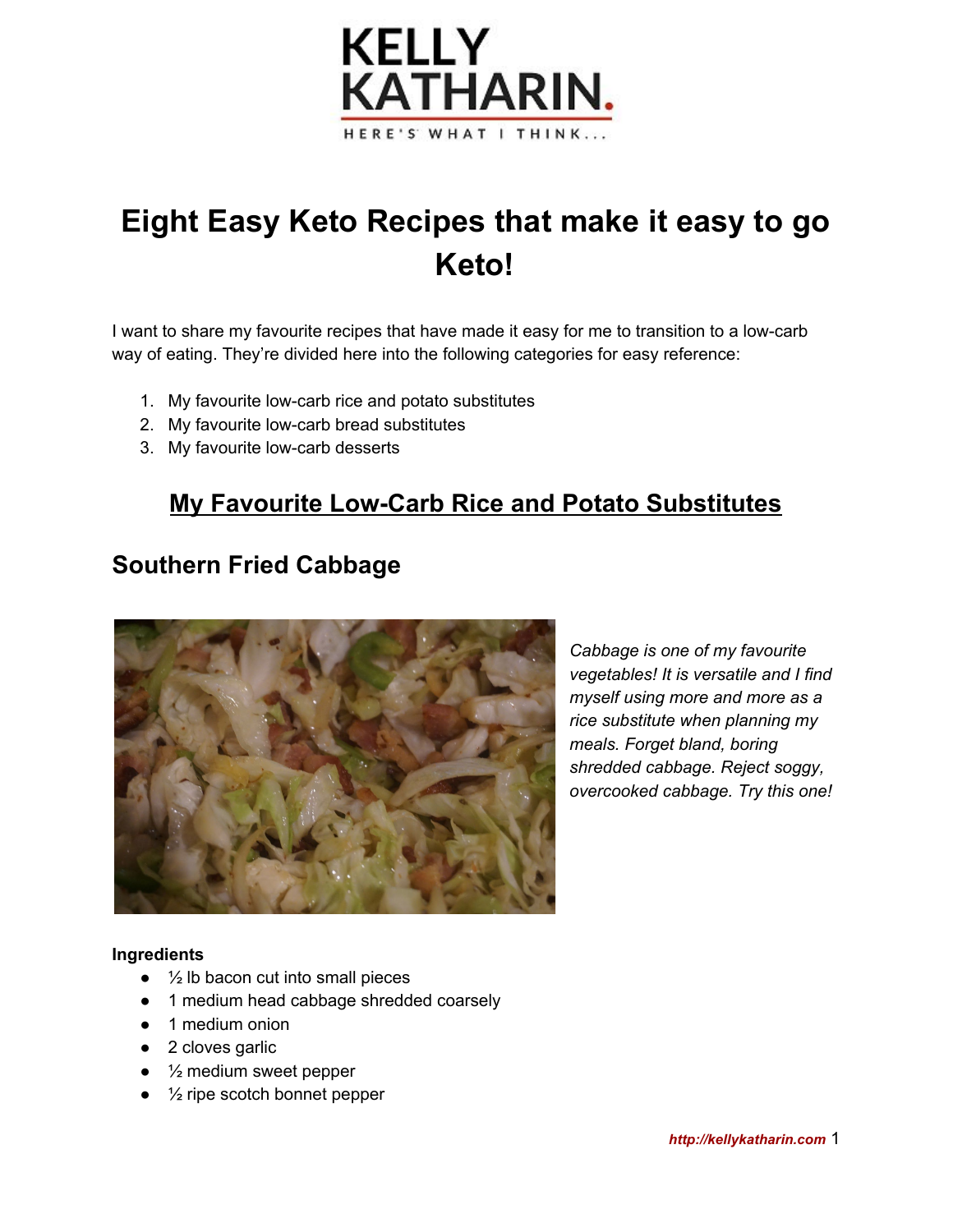

- 2 tbsp virgin coconut oil
- 1 tsp salt or 1 tsp your favourite seasoning salt (or to taste) *instead of* regular salt
- 1 tsp black pepper

#### **Directions:**

- 1. Fry bacon in heated oil in large skillet until it reaches your desired state of crispiness. Pour of any excess oil. Leave enough fat in the skillet to allow for an even stir-fry.
- 2. Add onion, garlic, sweet pepper and scotch bonnet pepper
- 3. Sautee for 1 1/2 minutes
- 4. Add cabbage and salt or seasoning salt
- 5. Stir fry on high heat until cabbage is just tender.
- 6. Remove from heat and enjoy!

*1 cup uncooked cabbage = 3.8g carbs*

\*\*\*\*\*\*\*\*\*\*\*\*\*\*\*\*\*\*\*\*\*\*\*\*\*\*\*\*\*\*\*\*\*\*\*\*\*\*\*\*\*\*\*\*\*\*\*\*\*\*\*\*\*\*\*\*\*\*\*\*\*\*\*\*\*\*\*\*\*\*\*\*\*\*\*\*\*\*\*\*\*\*

# **Cauliflower Fried Rice**



*Rice was my crack! I would eat rice for breakfast, lunch and dinner before I started eating low-carb. My mental and physical health paid the price though. Imagine my delight when I discovered a credible alternative to rice that provided the mouth-feel of rice and a familiar pairing with the rest of my meal! This is very easy and quick to make and really completes the meal, finding favour with non low-carbers in the family.*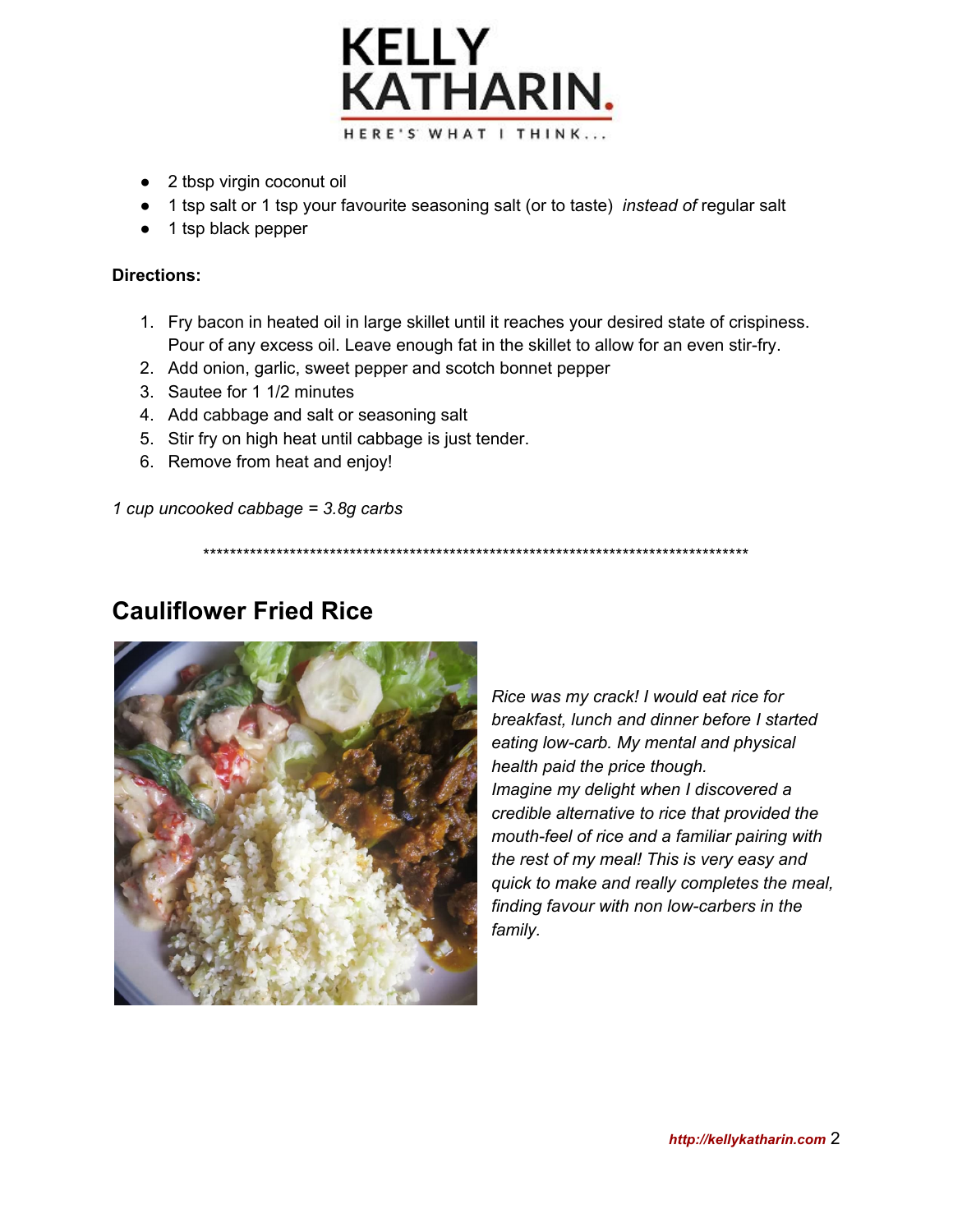

#### **Ingredients:**

- 1 medium head of cauliflower
- $\bullet$   $\frac{1}{2}$  onion
- 2 cloves garlic
- 1 stalk celery
- $\bullet$   $\frac{1}{2}$  small sweet pepper
- 2 tbsp virgin coconut oil
- 1 tsp salt/your favourite seasoning salt

#### **Directions**

- 1. Pulse all the ingredients except the oil and salt in your food processor for 30 seconds. Alternatively, you can finely chop by hand with a sharp knife.
- 2. Heat the oil in a frying pan. When hot, simply add what you chopped up in the food processor to the frying pan. Stir fry for 2 minutes.
- 3. Add salt/seasoning salt. Stir fry for another minute or two until just tender. Voila: rice!
- *PRO TIP: You can add egg or veggies or shrimp or chicken to this basic recipe to create one pot meals that are delicious, simple, convenient and totally low carb.*

*1 cup uncooked cauliflower = 5g carbs*

\*\*\*\*\*\*\*\*\*\*\*\*\*\*\*\*\*\*\*\*\*\*\*\*\*\*\*\*\*\*\*\*\*\*\*\*\*\*\*\*\*\*\*\*\*\*\*\*\*\*\*\*\*\*\*\*\*\*\*\*\*\*\*\*\*\*\*\*\*\*\*\*\*\*\*\*\*\*\*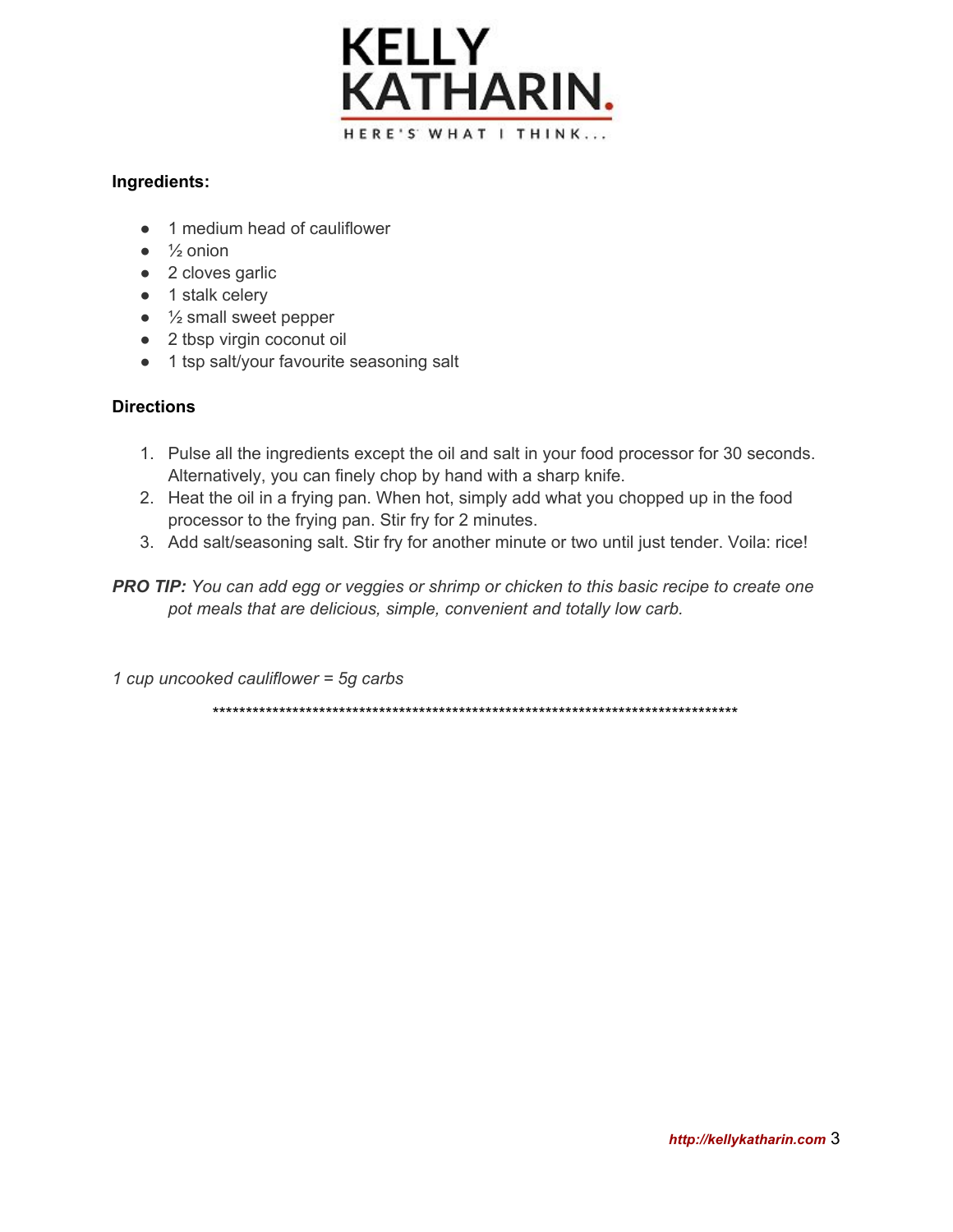

# **Cheesy Mashed Cauliflower**



*Ever had one of those days when you just need comfort food? Think braised short ribs and mashed potatoes… Well with potatoes in any form being a no-no on a low-carb way of eating, may I present a very credible alternative in the form of cheesy mashed cauliflower. This is delicious, fills that comfort-food-need void, and is fast and easy to make!*

#### **Ingredients**

- 1 medium head cauliflower
- 1 small clove garlic
- 3 oz plain cream cheese
- 2 oz butter
- $\bullet$   $\frac{1}{2}$  cup your favourite cheese grated (a sharp cheddar is great!)
- Salt to taste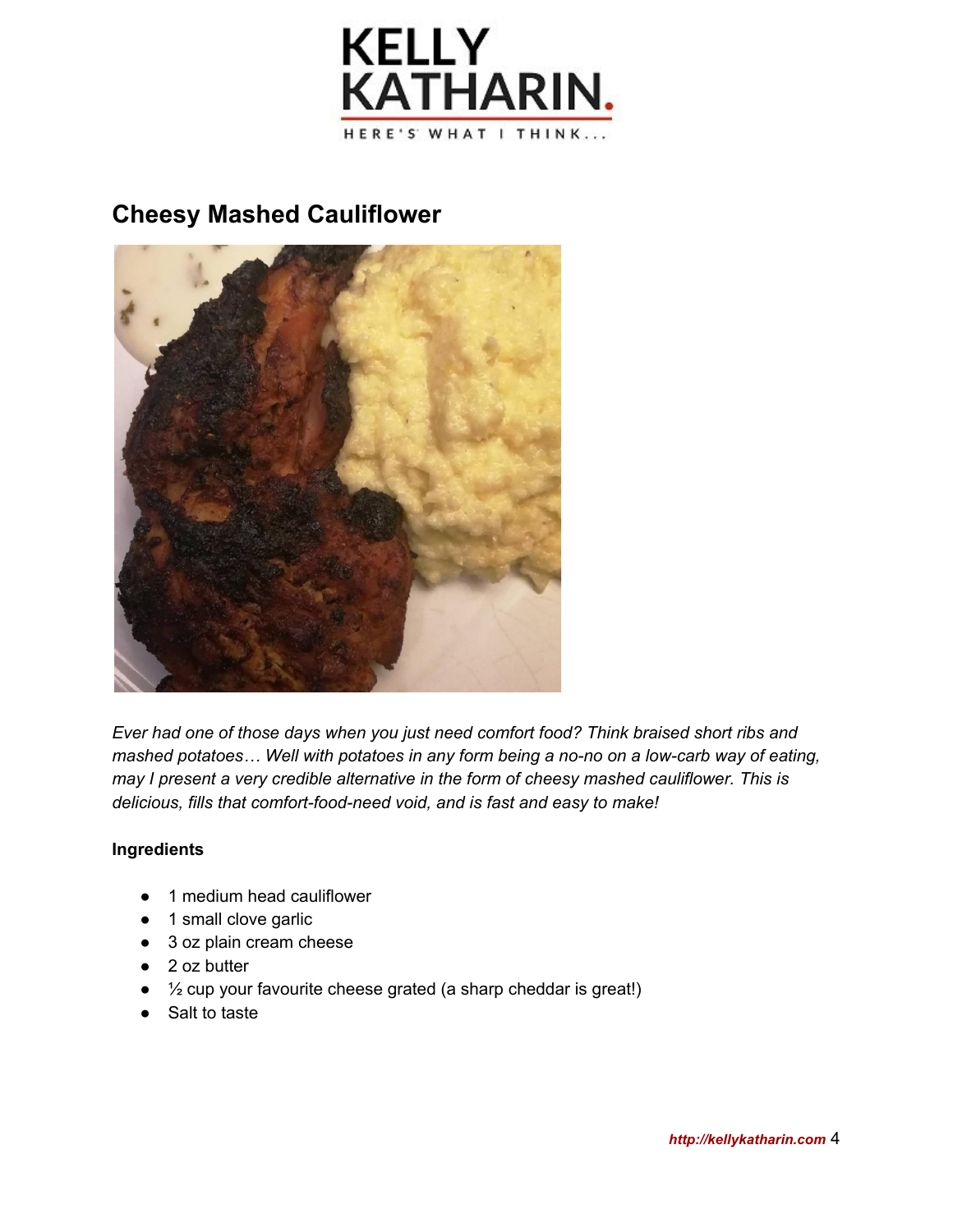

#### **Directions**

- 1. Wash and separate cauliflower head into florets
- 2. Steam until fork tender (do not boil it!)
- 3. Add the cooked cauliflower and all the other ingredients to the food processor
- 4. Pulse until smooth

*PRO TIP: The cheese really is optional. Butter and garlic and perhaps 2 tbsp chopped chives will give you another variation that is equally enjoyable.*

1 cup uncooked cauliflower = 5g carbs

#### \*\*\*\*\*\*\*\*\*\*\*\*\*\*\*\*\*\*\*\*\*\*\*\*\*\*\*\*\*\*\*\*\*\*\*\*\*\*\*\*\*\*\*\*\*\*\*\*\*\*\*\*\*\*\*\*\*\*\*\*\*\*\*\*\*\*\*\*\*\*\*\*\*\*\*\*

# **My Favourite Low-Carb Bread Substitutes**

### **90 Second Mug Bread**



*This is a bread, made in a mug, done in the microwave. It really has a bread-like mouthfeel and is great for those times when you simply must have a sandwich or a slice of toast! It is quick and easy and also versatile as you'll see in my pro-tip at the end.*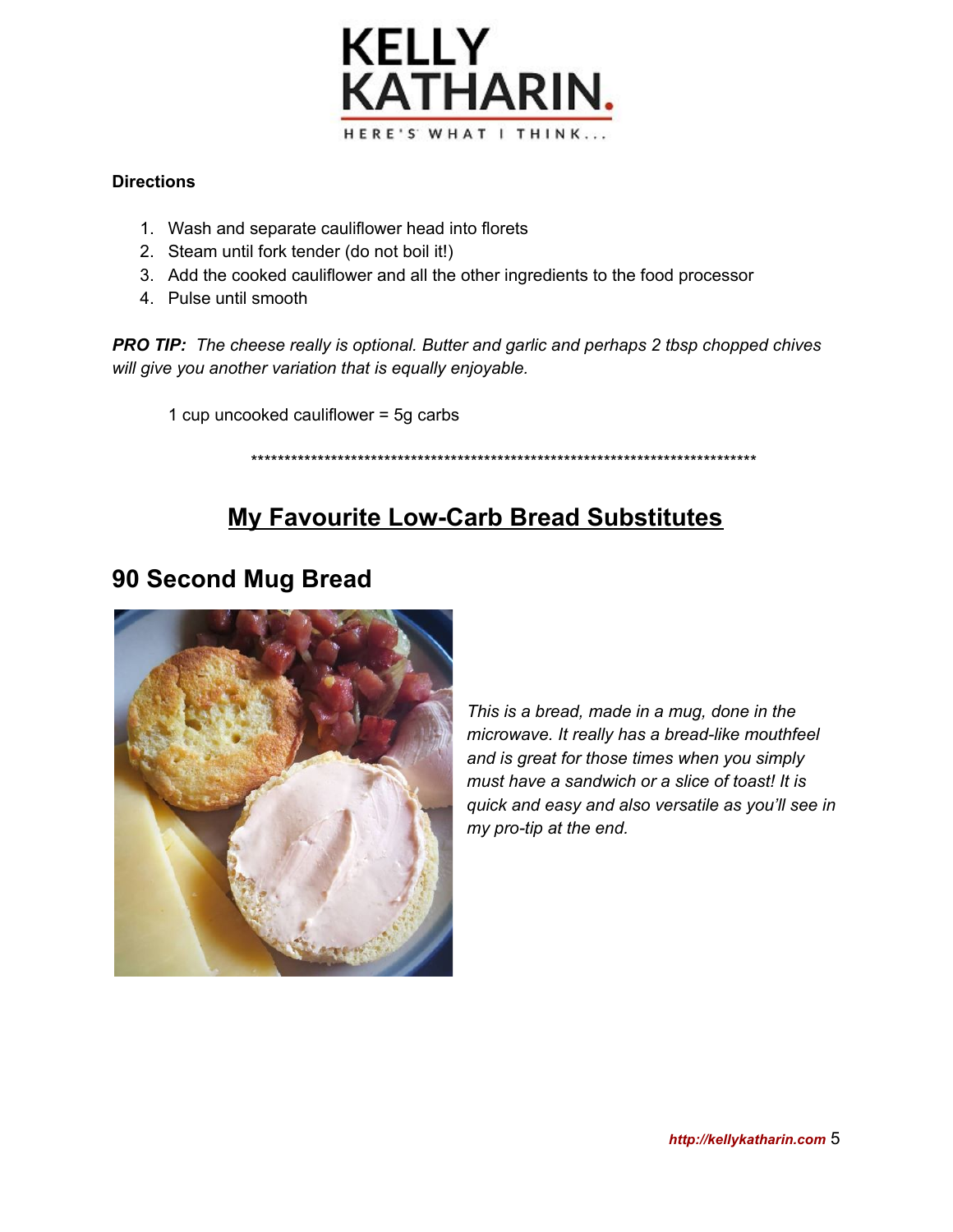

#### **Ingredients**

- 1 tablespoon butter
- 1/3 cup blanched almond flour
- $\bullet$  1 egg
- 1/2 teaspoon baking powder
- 1 pinch salt

#### **Directions**

- 1. Place butter in a microwave-safe mug. Microwave until melted, about 15 seconds. Swirl mug until fully coated.
- 2. Combine almond flour, egg, baking powder, and salt in the mug; whisk until smooth.
- 3. Microwave at maximum power until set, about 90 seconds. Let cool for 2 minutes before slicing.

*PRO TIP: T his basic recipe can be modified into a cheesy, savory type bread or a sweet, dessert like bun! To get the cheesy bread, add ¼ cup grated cheese of your choice to the mixture in the mug, along with a pinch of garlic powder, pinch of onion powder, ¼ tsp dried Italian herb mix.*

*To make the sweet bun-like variation, a 1 sachet of your favourite low-carb sweetener, ¼ tsp of vanilla essence, ¼ tsp of mixed spice for baking.*

I slice mine and then toast after it is done in the microwave. The toasting kills any eggy taste *that may linger.*

Each mug bread = 9.8g carbs. *I typically eat half a mug bread. The rest can be frozen or refrigerated or shared with the other low-carber in your life.*

\*\*\*\*\*\*\*\*\*\*\*\*\*\*\*\*\*\*\*\*\*\*\*\*\*\*\*\*\*\*\*\*\*\*\*\*\*\*\*\*\*\*\*\*\*\*\*\*\*\*\*\*\*\*\*\*\*\*\*\*\*\*\*\*\*\*\*\*\*\*\*\*\*\*\*\*\*\*\*\*\*\*\*\*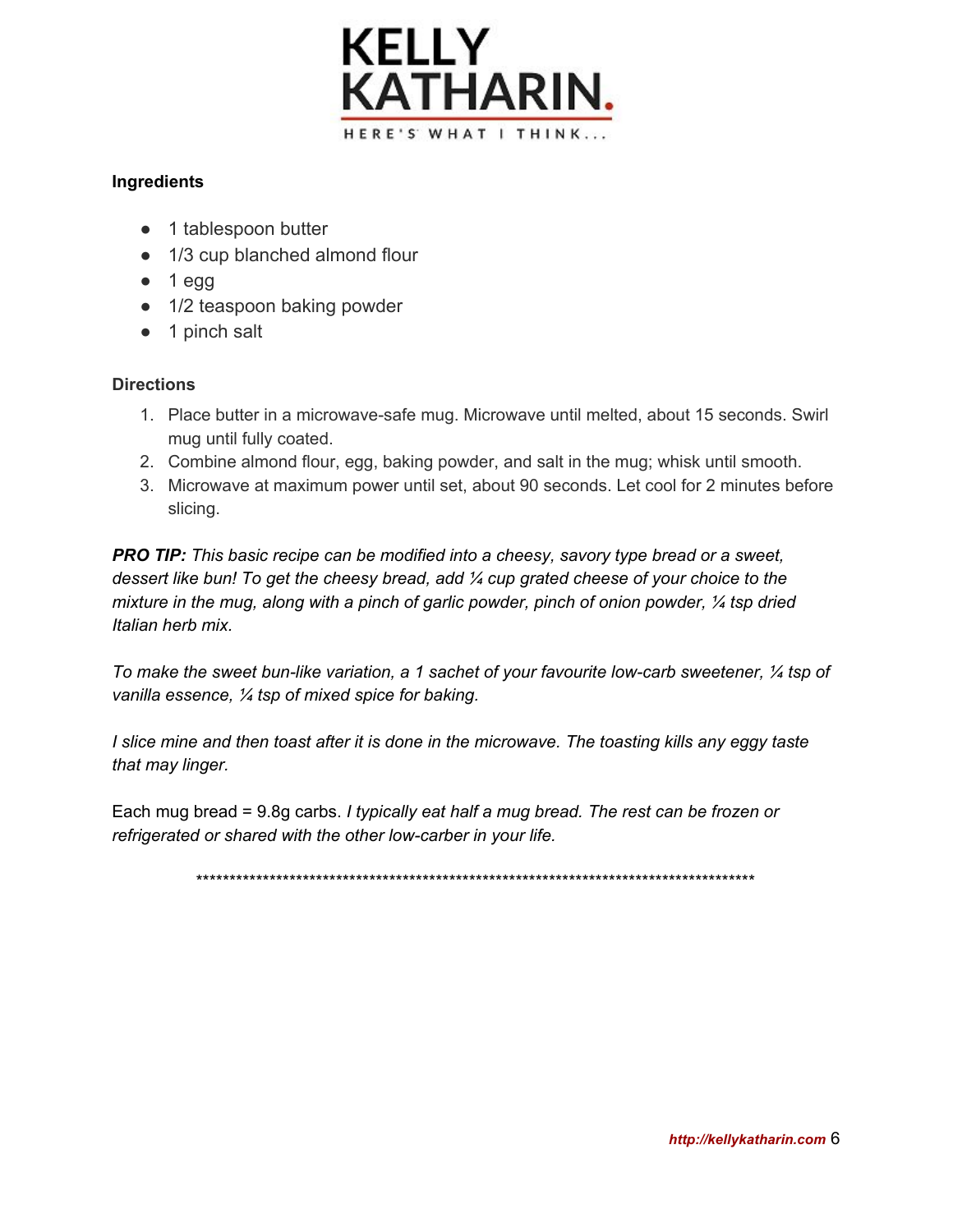

# **Fat Head Dough Rolls**



*Fathead dough is a great keto/low carb alternative that uses almond flour and then mozzarella to replace the missing gluten, resulting in an amazing pizza crust! In this variation of fat head dough, a few tweaks to the basic recipe yield delicious rolls or depending on how you roll and shape them, bread sticks! They're filling and yummy and not at all complicated to make.*

#### **Ingredients**

- 2 oz cream cheese
- 3/4 cup shredded mozzarella
- 1 egg beaten
- 1/4 tsp garlic powder
- 1/3 cup almond flour
- 2 tsp baking powder
- 1/2 cup shredded cheddar cheese

#### **Directions**

- 1. Preheat the oven to 425°
- 2. In a small bowl, add cream cheese and mozzarella. Microwave on high for 20 seconds at a time until melted.
- 3. In a separate bowl, whisk egg until beaten. Add dry ingredients and mix well.
- 4. Work mozzarella/cc mixture into dough. Dough will be sticky. Stir in cheddar cheese.
- 5. Spoon dough onto plastic wrap. Dust the top of it with almond flour.
- 6. Fold the plastic wrap over the dough and gently start working into a ball.
- 7. Cover and refrigerate 30 minutes.
- 8. Cut dough ball into 4. Roll each section into a ball. Cut the ball in half. This is your top and bottom bun !
- 9. Sit cut side down on parchment paper or very well greased sheet pan.
- 10. Bake 10-12 minutes or until golden and set up.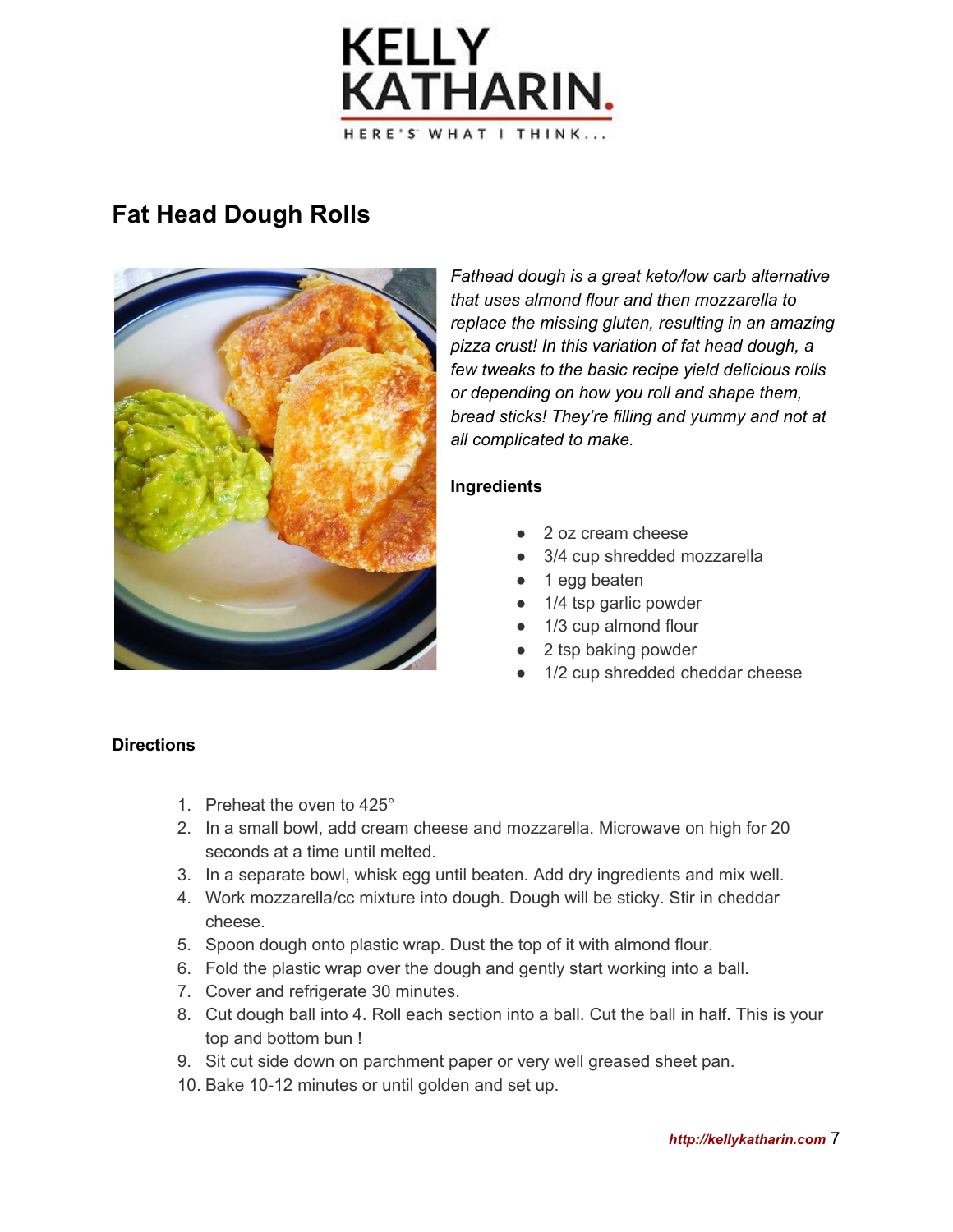

*PRO TIP: I add a teaspoon of dried Italian herb medley to the mixture. Instantly transported to a fine Italian feast!*

2 rolls =  $2.5g$  carbs

\*\*\*\*\*\*\*\*\*\*\*\*\*\*\*\*\*\*\*\*\*\*\*\*\*\*\*\*\*\*\*\*\*\*\*\*\*\*\*\*\*\*\*\*\*\*\*\*\*\*\*\*\*\*\*\*\*\*\*\*\*\*\*\*

# **My Favourite Low-Carb Desserts**

I'm not much of dessert person, but after Sunday dinner, I'm in the mood for a sweet treat. I much prefer cooking to baking as I find baking way too technical and exact a science for me! These recipes are therefore simple and easy to make.

# **Low-Carb Peanut Butter Cookies**

*These are delicious and find favour even with those not on a low-carb way of eating.*

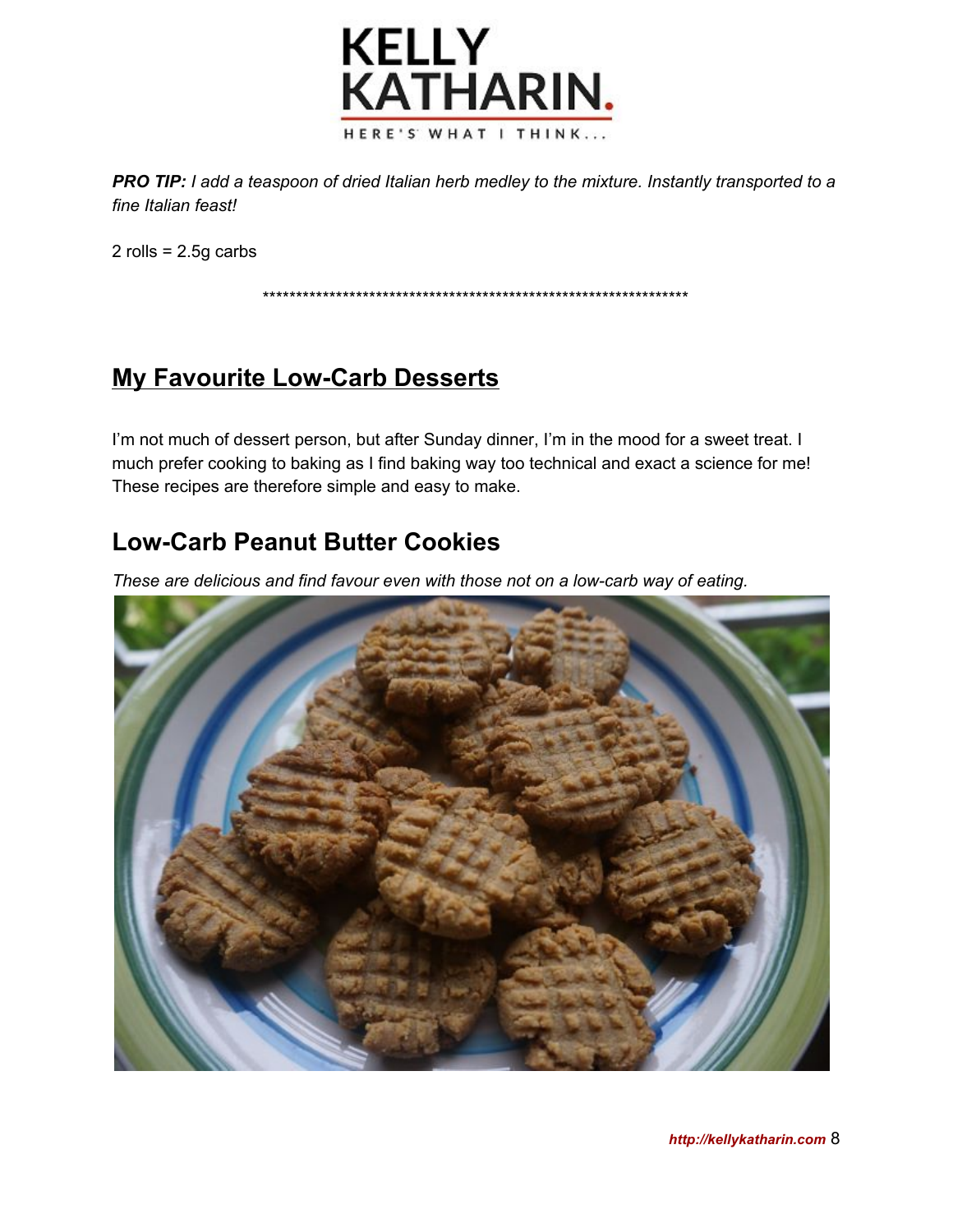

#### **Ingredients**

- 1 cup creamy salted peanut butter
- 2/3 cup powdered erythritol sweetener
- 1/4 cup blanched almond flour
- 1 large egg

#### **Directions**

- 1. Preheat the oven to 350 F.
- 2. Prepare a baking sheet lined with [parchment](https://amzn.to/2jInuZ3) paper or a [baking](https://amzn.to/2wknid1) mat.
- 3. In a mixing bowl, combine all ingredients and stir together until well-mixed. The resulting dough should be thick and dense.
- 4. Scoop about 1-2 tablespoons of dough and form into a small 1-inch ball, placing the ball onto the baking sheet. Repeat until the dough is used up, resulting in about 18 balls.
- 5. Arrange the balls on the baking sheet so that they are about 2 inches apart from each other. Flatten each ball by pressing down using a fork and rotating 90 degrees to press down again, forming a criss-cross pattern. Repeat for all balls until they are flattened.
- 6. Bake at 350 F for 10-12 minutes or until the edges of the cookies are browning.
- 7. Let the cookies cool before serving.

*PRO TIP: I make my own peanut butter! That way I avoid added sugars and other not-so-good-for-you additives. Simply add roasted, lightly salted peanuts to your food processor and pulse. In less than 5 minutes, voila! Delicious, all-natural peanut butter!!!*

Each cookie = 2g net carbs

\*\*\*\*\*\*\*\*\*\*\*\*\*\*\*\*\*\*\*\*\*\*\*\*\*\*\*\*\*\*\*\*\*\*\*\*\*\*\*\*\*\*\*\*\*\*\*\*\*\*\*\*\*\*\*\*\*\*\*\*\*\*\*\*\*\*\*\*\*\*\*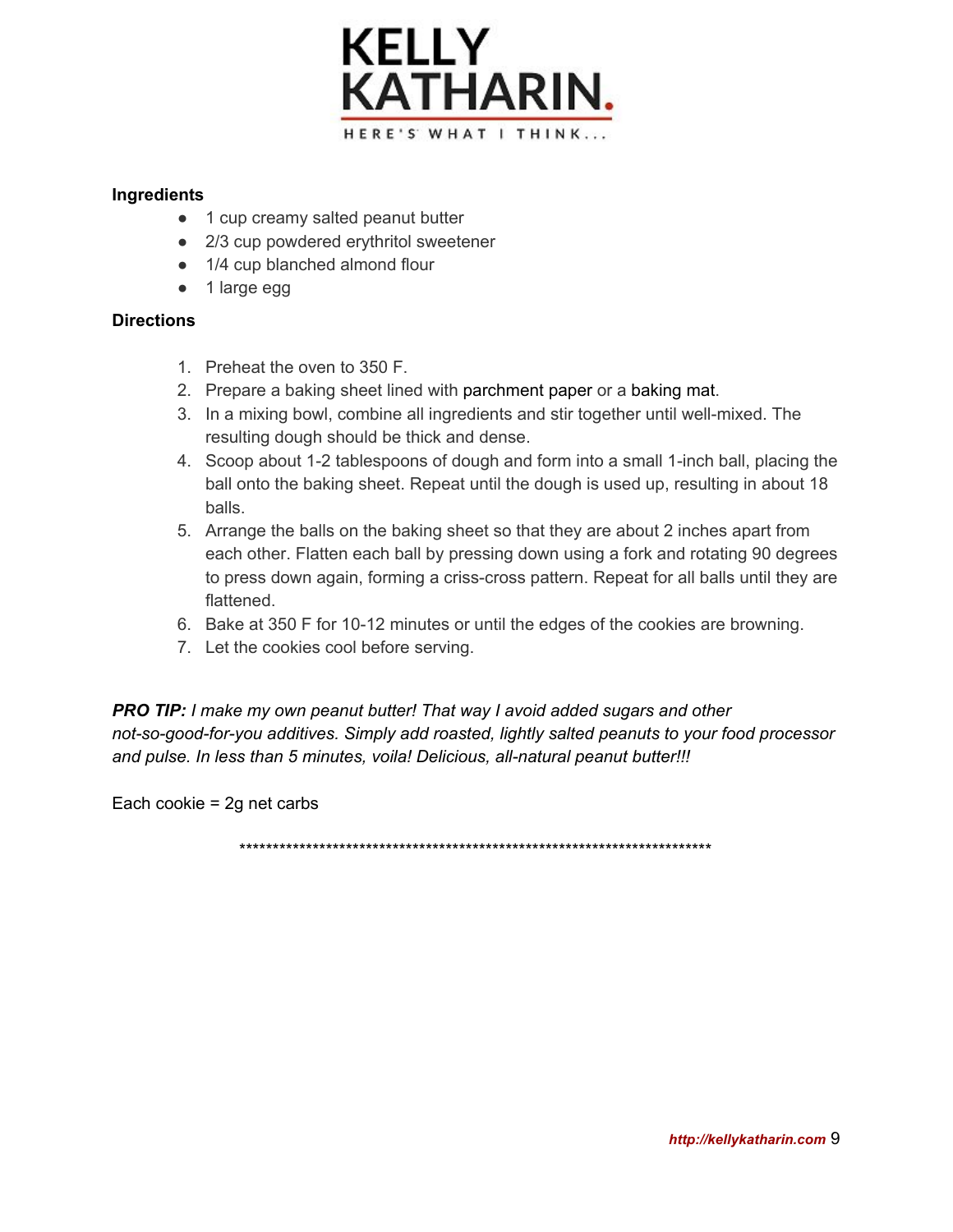

### **Whipped Cream and Toasted Assorted Nuts**



*Real whipped cream (not from the can) is too easy to make and utterly delicious. Put down the can! And what smells better than nuts being toasted! Put them together and enter low-carb heaven.*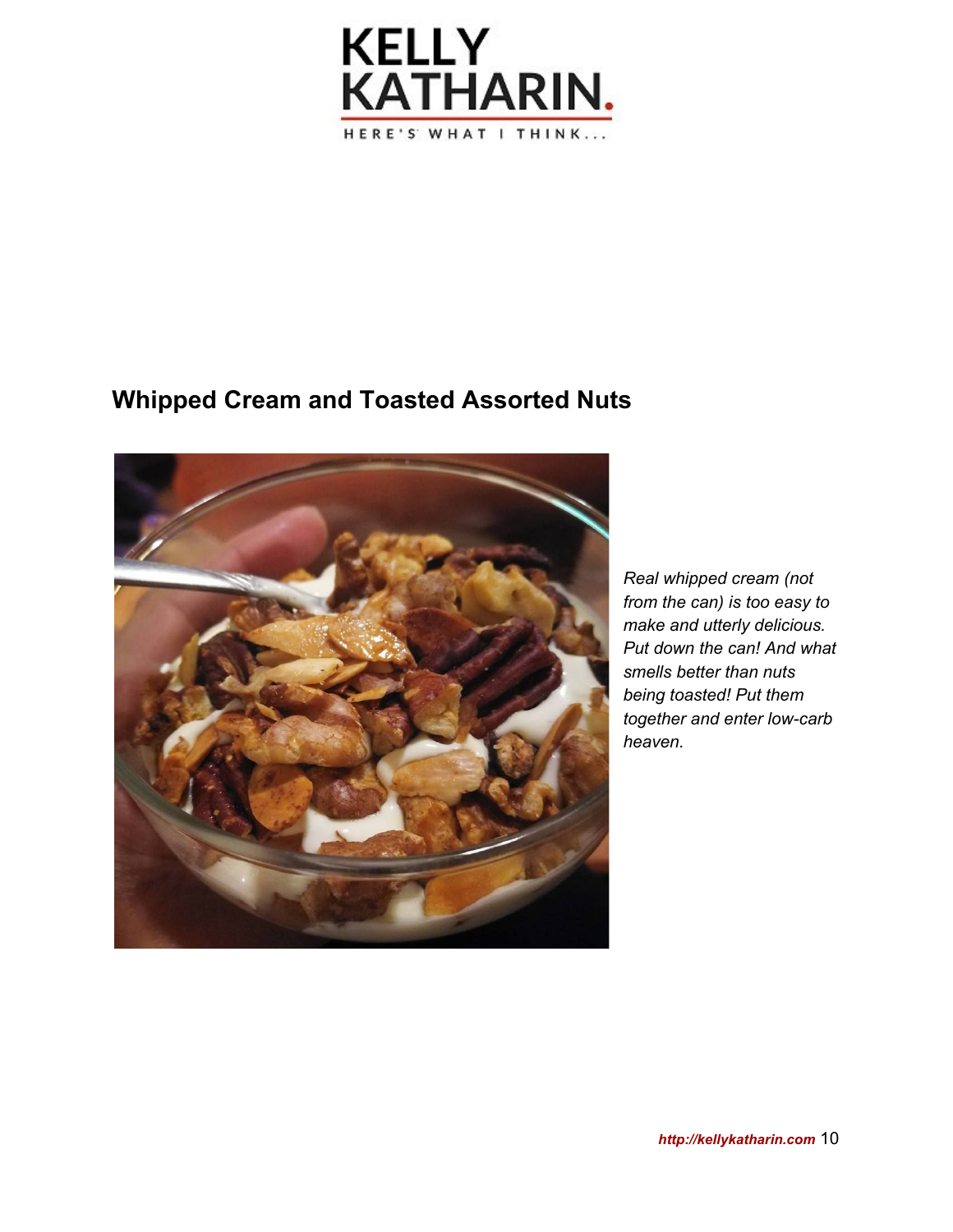

#### **Ingredients**

 250mL box of whipping cream cup mixed nuts (I mix my own: pecans, walnuts and almond are my go-tos) tsp essence of vanilla Your favourite low-carb sweetener added to taste tbsp virgin coconut oil ¼ tsp mixed spice for baking

#### **Directions:**

- 1. On high speed, use your mixer to whip the cream which you've emptied into a bowl until thick. Stir in vanilla and sweetener to taste.
- 2. Mix nuts with coconut oil and then spread mixture on a flat baking sheet.
- 3. Toast in oven or toaster oven until just brown. Stir constantly and monitor carefully. They burn quickly.
- 4. Once out of the oven, add a pinch of salt, a little of your favourite low-carb sweetener to taste, and the mixed spice for baking

A  $\frac{1}{2}$  cup of the whipped cream with a  $\frac{1}{4}$  cup of the toasted nuts is a fantastic dessert.

*PRO TIP: For a variation on this theme, add 4 tbsp of unsweetened cocoa powder to the whipping cream before whipping. The result is delicious chocolate whipped cream!*

1 cup whipping cream = 7g carbs Total carb count for this dessert will vary depending on the nuts you use.

\*\*\*\*\*\*\*\*\*\*\*\*\*\*\*\*\*\*\*\*\*\*\*\*\*\*\*\*\*\*\*\*\*\*\*\*\*\*\*\*\*\*\*\*\*\*\*\*\*\*\*\*\*\*\*\*\*\*\*\*\*\*\*\*\*\*\*\*\*\*\*\*\*\*\*\*\*\*\*\*\*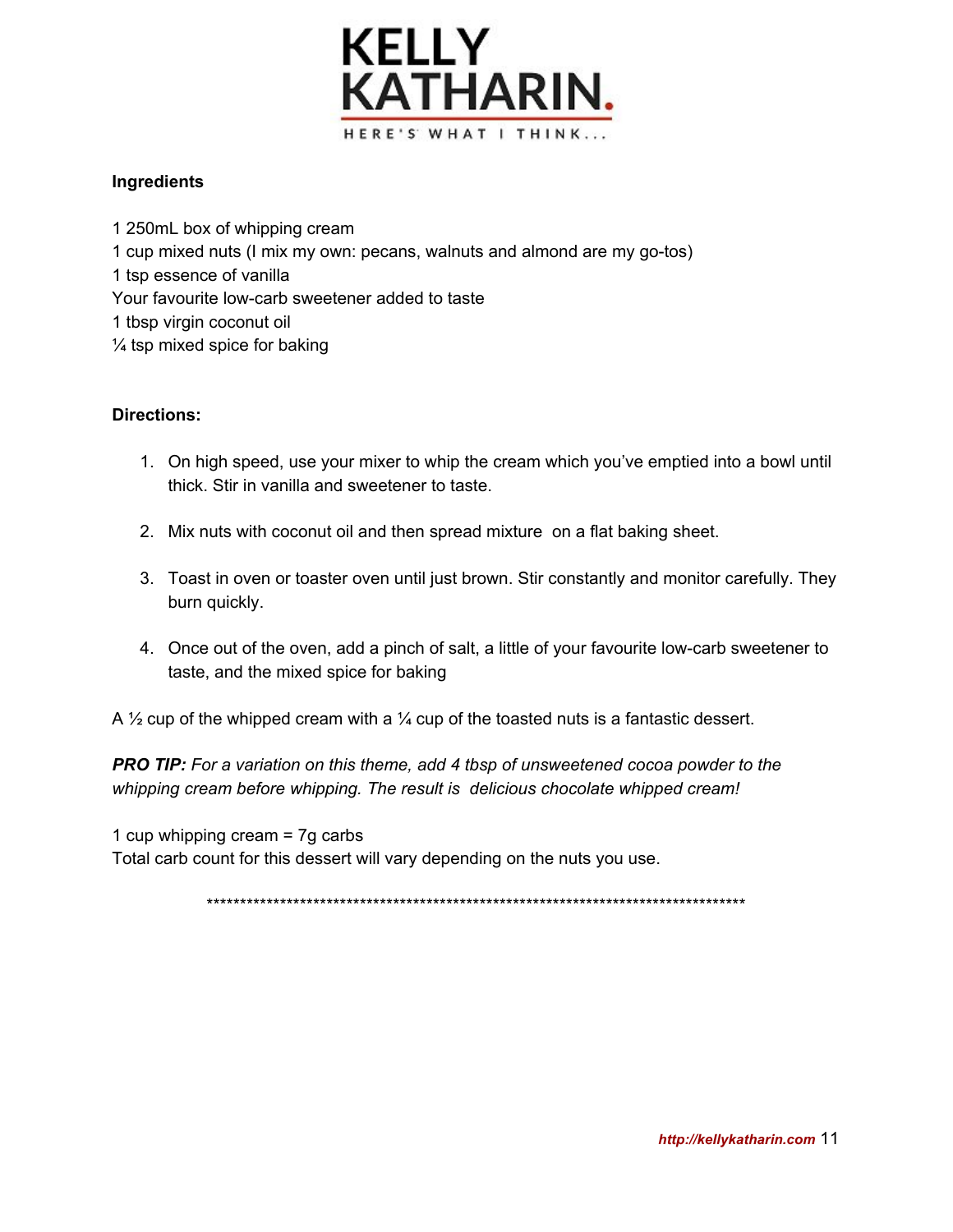

### **Low-Carb No-Bake Cheesecake**



*This is a calorie dense treat that I reserve for special occasions even though it is low-carb. I've received rave reviews from non low-carbers too!*

#### **Ingredients for the crust**

- $\bullet\quad$  1/<sub>2</sub> cup pecans
- $\bullet$   $\frac{1}{2}$  cup walnuts
- $\bullet$   $\frac{1}{2}$  cup sunflower seeds
- 2 tbsp butter

● Your artificial sweetener of choice to taste (I use 2 sachets of stevia)

#### **Directions for the crust**

- 1. Lightly toast the mixed nuts and seeds in a toaster oven.
- 2. Melt butter in microwave.
- 3. Pulse toasted nuts and seeds in food processor. Alternatively, you can put them in a large ZipLoc bag and crush them with a rolling pin or quart bottle.
- 4. Combine nut/seed crumble, butter and sweetener in a pie dish. Mix well, then press to coat bottom of dish and come up along the sides as far as possible.

#### **Ingredients for the filling**

- 8 oz cream cheese
- 4 oz butter
- $\bullet$   $\frac{1}{2}$  cup sour cream